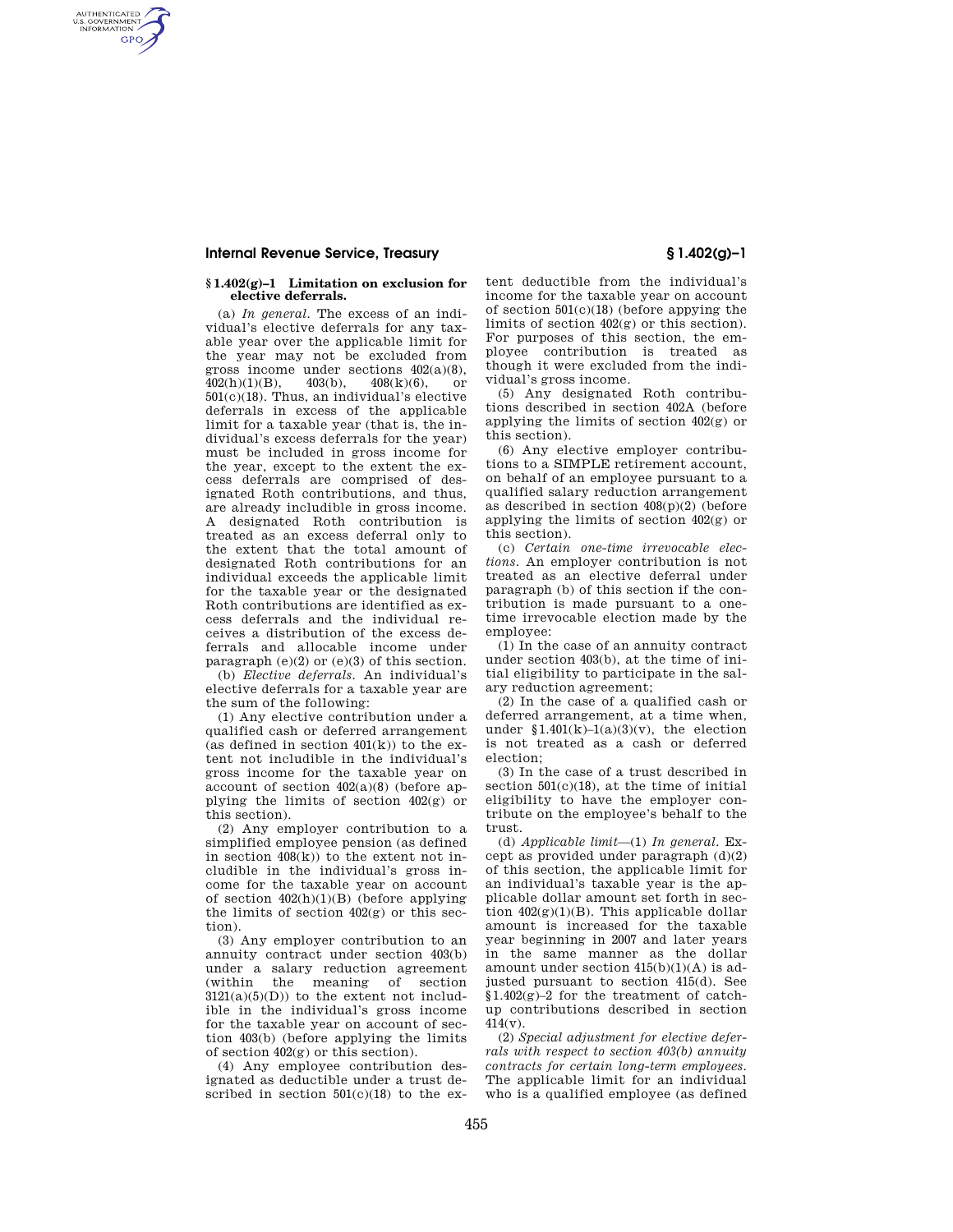in section  $402(g)(7)(C)$  and has elective deferrals described in paragraph (b)(3) or (5) of this section for a taxable year is adjusted by increasing the applicable limit otherwise determined under paragraph (d)(1) of this section in accordance with section 402(g)(7).

(e) *Treatment of excess deferrals*—(1) *Plan qualification*—(i) *Effect of excess deferrals.* For plan years beginning before January 1, 1988, a plan, annuity contract, simplified employee pension, or trust does not fail to meet the requirements of section 401(a), section 403(b), section  $408(k)$ , or section  $501(c)(18)$ , respectively, merely because excess deferrals are made with respect to the plan, contract, pension, or trust. For plan years beginning after December 3l, 1987, see section 401(a)(30) and §1.401(a)– 30 for the effect of excess deferrals on the qualification of a plan or trust under section 401(a). For purposes of determining whether a plan or trust complies in operation with section 401(a)(30), excess deferrals that are distributed under paragraph (e)(2) or (3) of this section are disregarded. Similar rules apply to annuity contracts under section 403(b), simplified employee pensions under section 408(k), and plans or trusts under section 501(c)(28).

(ii) *Treatment of excess deferrals as employer contributions.* For other purposes of the Code including sections the Code, including sections 401(a)(4), 401(k)(3), 404, 409, 411, 412, and 416, excess deferrals must be treated as employer contributions even if they are distributed in accordance with paragraph  $(e)(2)$  or  $(3)$  of this section. However, excess deferrals of a nonhighly compensated employee are not taken into account under section 401(k)(3) (the actual deferral percentage test) to the extent the excess deferrals are prohibited under section 401(a)(30). Excess deferrals are also treated as employer contributions for purposes of section 415 unless distributed under paragraph (e)(2) or (3) of this section.

(iii) *Definition of excess deferrals.* The term ''excess deferrals'' means the excess of an individual's elective deferrals for any taxable year, as defined in  $$1.402(g)-1(b)$ , over the applicable limit under section 402(g)(1) for the taxable year.

# **§ 1.402(g)–1 26 CFR Ch. I (4–1–11 Edition)**

(2) *Correction of excess deferrals after the taxable year.* A plan may provide that if any amount is an excess deferral under paragraph (a) of this section:

(i) Not later than the first April 15 (or such earlier date specified in the plan) following the close of the individual's taxable year, the individual may notify each plan under which elective deferrals were made of the amount of the excess deferrals received by the plan. If any designated Roth contributions were made to a plan, the notification must also identify the extent, if any, to which the excess deferrals are comprised of designated Roth contributions. A plan may provide that an individual is deemed to have notified the plan of excess deferrals (including the portion of excess deferrals that are comprised of designated Roth contributions) to the extent the individual has excess deferrals for the taxable year calculated by taking into account only elective deferrals under the plan and other plans of the same employer and the plan may provide the extent to which such excess deferrals are comprised of designated Roth contributions. A plan may instead provide that the employer may notify the plan on behalf of the individual under these circumstances.

(ii) Not later than the first April 15 following the close of the taxable year, the plan may distribute to the individual the amount designated under paragraph  $(e)(2)(i)$  of this section (and any income allocable to that amount).

(3) *Correction of excess deferrals during taxable year*—(i) A plan may provide that an individual who has excess deferrals for a taxable year may receive a corrective distribution of excess deferrals during the same year. This corrective distribution may be made only if all of the following conditions are satisfied:

(A) The individual designates the distribution as an excess deferral. A plan may provide that an individual is deemed to have designated the distribution to the extent the individual has excess deferrals for the taxable year calculated by taking into account only elective deferrals under the plan and other plans of the same employer. If any designated Roth contributions were made to a plan, the notification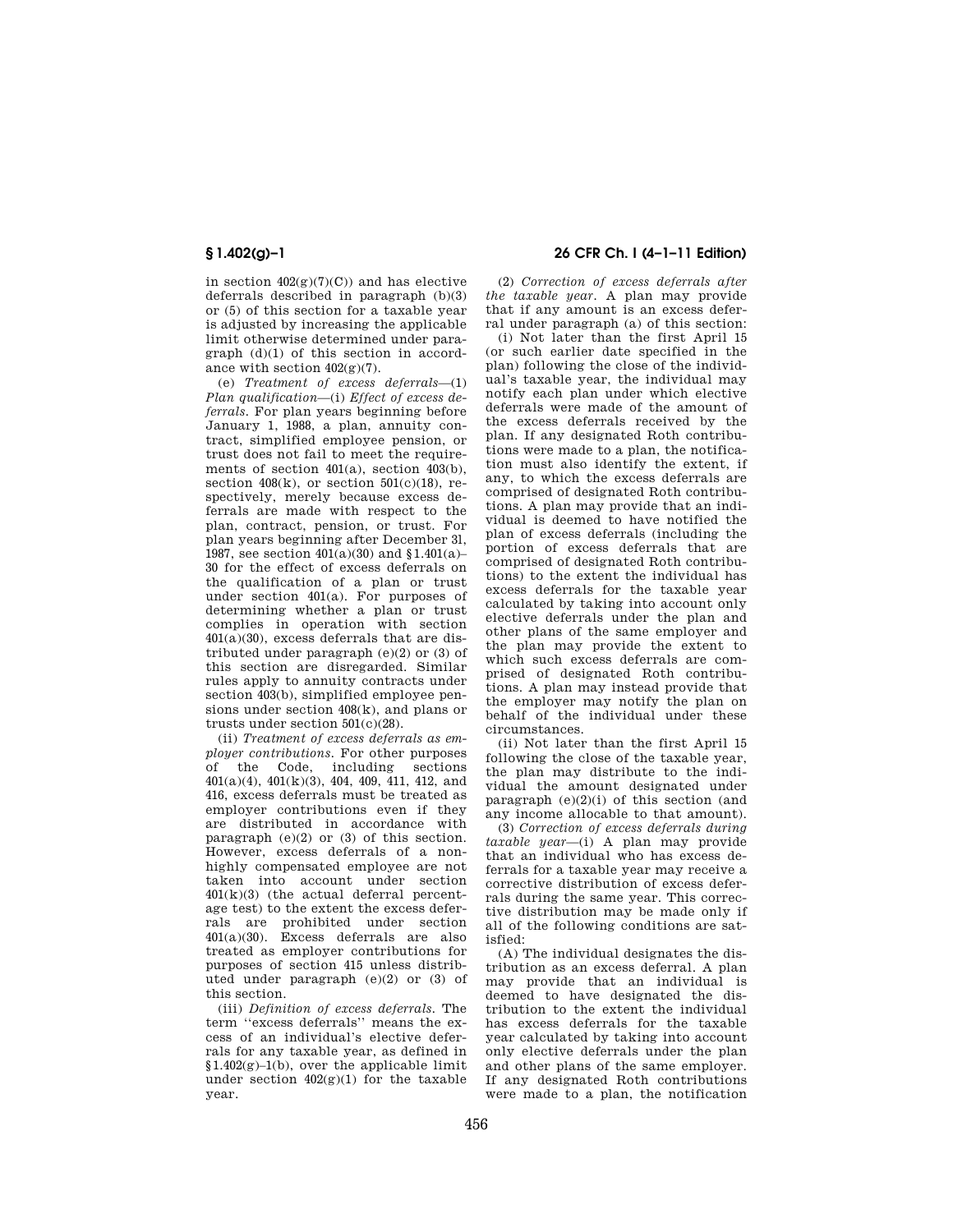### **Internal Revenue Service, Treasury § 1.402(g)–1**

must identify the extent to which, if any, the excess deferrals are comprised of designated Roth contributions. A plan may provide that an individual is deemed to have notified the plan of excess deferrals (including the portion of excess deferrals that are comprised of designated Roth contributions) for the taxable year calculated by taking into account only elective deferrals under the plan and other plans of the same employer and the plan may provide the extent to which such excess deferrals are comprised of designated Roth contributions.

(B) The correcting distribution is made after the date on which the plan received the excess deferral.

(C) The plan designates the distribution as a distribution of excess deferrals.

(ii) The provisions of this paragraph (e)(3) are illustrated by the following example:

*Example.* S is a 62 year old individual who participates in Employer Y's qualified cash or deferred arrangement. In January 1991, S withdraws \$5,000 from Y's cash or deferred arrangement. From February through September, S defers \$900 per month. On October 1, S leaves Employer Y and becomes employed by Employer Z (unrelated to Y). During the remainder of 1991, S defers \$1,800 under Z's qualified cash or deferred arrangement. In January 1992, S realizes that S has deferred a total of \$9,000 in 1991, and therefore has a \$525 excess deferral (\$9,000 minus \$8,475, the applicable limit for 1991). An additional \$525 must be distributed to S before April 15, 1992, to correct the excess deferral. The \$5,000 withdrawal did not correct the excess deferral because it occurred before the excess deferral was made.

(4) *Plan provisions.* In order to distribute excess deferrals pursuant to paragraphs  $(e)(2)$  or  $(e)(3)$  of this section, a plan must contain language permitting distribution of excess deferrals. A plan may require the notification in paragraphs  $(e)(2)$  and  $(e)(3)$  of this section to be in writing and may require that the employee certify or otherwise establish that the designated amount is an excess deferral. A plan need not permit distribution of excess deferrals.

(5) *Income allocable to excess deferrals*—(i) *General rule.* The income allocable to excess deferrals for a taxable year that begins on or after January 1, 2007 is equal to the sum of the allocable gain or loss for the taxable year of the individual and, to the extent the excess deferrals are or will be credited with gain or loss for the period after the close of the taxable year and prior to the distribution (the gap period) if the total account were to be distributed, the allocable gain or loss during that period. The income allocable to excess deferrals for a taxable year that begins before 2007 is determined using the  $1.402(g)-1(e)(5)$  (as it appeared in the April 1, 2006 edition of 26 CFR Part 1).

(ii) *Method of allocating income.* A plan may use any reasonable method for computing the income allocable to excess deferrals, provided that the method does not violate section 401(a)(4), is used consistently for all participants and for all corrective distributions under a plan for the plan year, and is used by the plan for allocating income to participants' accounts. See  $$1.401(a)(4)-1(c)(8)$ . A plan will not fail to use a reasonable method for computing the income allocable to excess deferrals merely because the income allocable to excess deferrals is determined on a date that is no more than 7 days before the distribution.

(iii) *Alternative method of allocating taxable year income.* A plan may determine the income allocable to excess deferrals for the taxable year by multiplying the income for the taxable year allocable to elective deferrals by a fraction. The numerator of the fraction is the excess deferrals by the employee for the taxable year. The denominator of the fraction is equal to the sum of:

(A) The total account balance of the employee attributable to elective deferrals as of the beginning of the taxable year, plus

(B) The employee's elective deferrals for the taxable year.

(iv) *Safe harbor method of allocating gap period income.* Under the safe harbor method, income on excess deferrals for the gap period is equal to 10 percent of the income allocable to excess deferrals for the taxable year (calculated under the method described in para $graph (e)(5)(iii)$  of this section), multiplied by the number of calendar months that have elapsed since the end of the taxable year. For purposes of calculating the number of calendar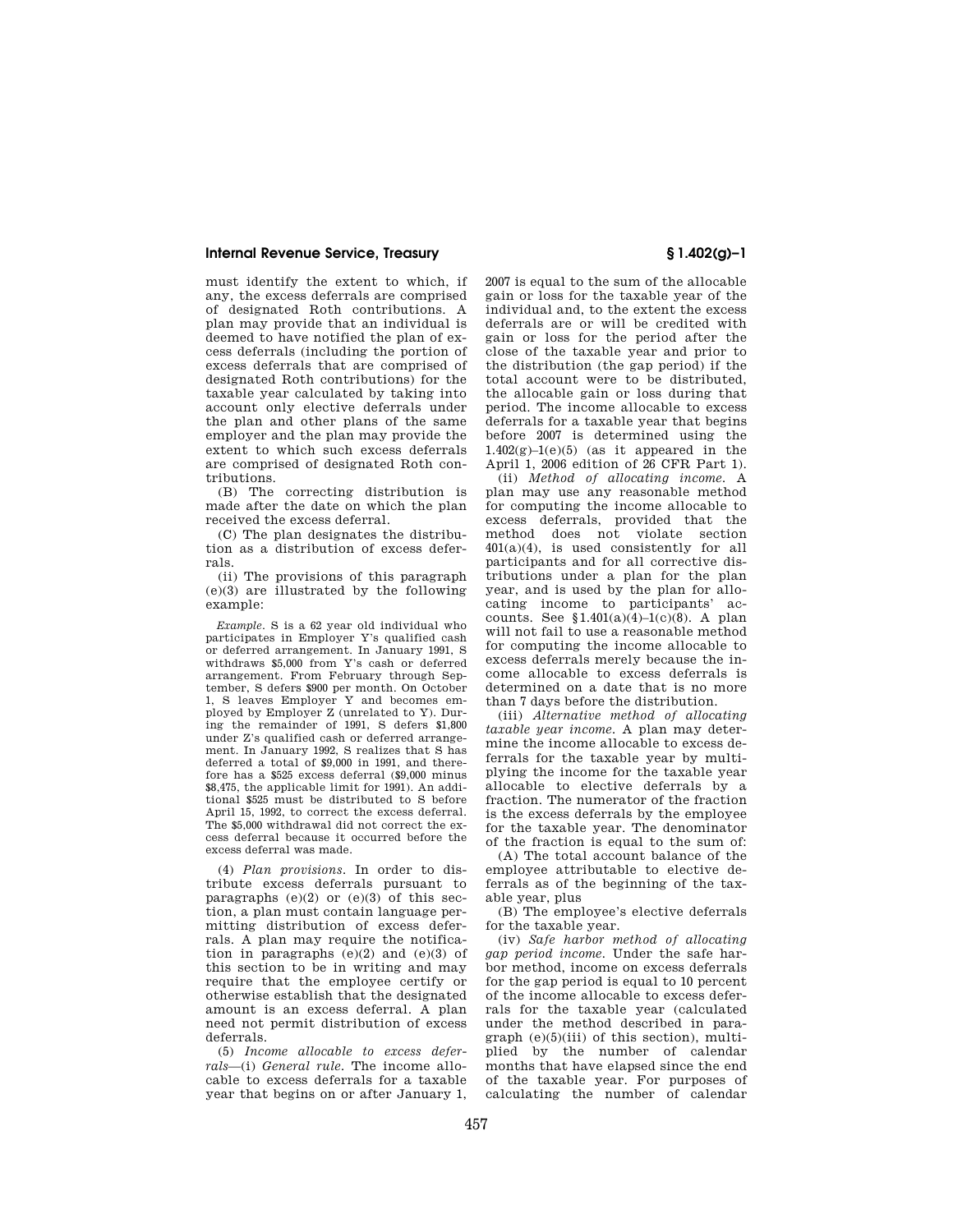months that have elapsed under the safe harbor method, a corrective distribution that is made on or before the fifteenth day of the month is treated as made on the last day of the preceding month. A distribution made after the fifteenth day of the month is treated as made on the first day of the next month.

(v) *Alternative method for allocating taxable year and gap period income.* A plan may determine the allocable gain or loss for the aggregate of the taxable year and the gap period by applying the alternative method provided by paragraph  $(e)(5)(iii)$  of this section to this aggregate period. This is accomplished by substituting the income for the taxable year and the gap period for the income for the taxable year and by substituting the elective deferrals for the taxable year and the gap period for the elective deferrals for the taxable year in determining the fraction that is multiplied by that income.

(6) *Coordination with distribution or recharacterization of excess contributions.*  The amount of excess deferrals that may be distributed under this paragraph (e) with respect to an employee for a taxable year is reduced by any excess contributions previously distributed or recharacterized with respect to the employee for the plan year beginning with or within the taxable year. In the event of a reduction under this paragraph (e)(6), the amount of excess contributions includible in the gross income of the employee and reported by the employer as a distribution of excess contributions is reduced by the amount of the reduction under this paragraph (e)(6). See  $$1.401(k)-2(b)(4)(i)$ . In no case may an individual receive from a plan as a corrective distribution for a taxable year under paragraph  $(e)(2)$  or  $(e)(3)$  of this section an amount in excess of the individual's total elective deferrals under the plan for the taxable year.

(7) *No employee or spousal consent required.* A corrective distribution of excess deferrals (and income) may be made under the terms of the plan without regard to any notice or consent otherwise required under sections 411(a)(11) or 417.

(8) *Tax treatment*—(i) *Corrective distributions on or before April 15 after close* 

## **§ 1.402(g)–1 26 CFR Ch. I (4–1–11 Edition)**

*of taxable year.* A corrective distribution of excess deferrals within the period described in paragraph (e)(2) or (e)(3) of this section is excludable from the employee's gross income. However, the income allocable to excess deferrals is includible in the employee's gross income for the taxable year in which the allocable income is distributed. The corrective distribution of excess deferrals (and income) is not subject to the early distribution tax of section 72(t) and is not treated as a distribution for purposes of applying the excise tax under section 4980A.

(ii) *Special rule for 1987 and 1988 excess deferrals.* Income on excess deferrals for 1987 or 1988 that were timely distributed on or before April 17, 1989, may be reported by the recipient either in the year described in paragraph (e)(8)(i) of this section, or in the year in which the employee would have received the elective deferrals had the employee originally elected to receive the amounts in cash.

(iii) *Distributions of excess deferrals after correction period.* If excess deferrals (and income) for a taxable year are not distributed within the period described in paragraphs  $(e)(2)$  and  $(e)(3)$  of this section, they may only be distributed when permitted under section  $401(k)(2)(B)$ . These amounts are includible in gross income when distributed, and are treated for purposes of the distribution rules otherwise applicable to the plan as elective deferrals (and income) that were excludable from the individual's gross income under section 402(g). Thus, any amount includible in gross income for any taxable year under this section that is not distributed by April 15 of the following taxable year is not treated as an investment in the contract for purposes of section 72 and is includible in the employee's gross income when distributed from the plan. Excess deferrals that are distributed under this paragraph (e)(8)(iii) are treated as employer contributions for purposes of section 415 when they are contributed to the plan.

(iv) *Distributions of excess deferrals from a designated Roth account.* The rules of paragraph (e)(8)(iii) of this section generally apply to distributions of excess deferrals that are designated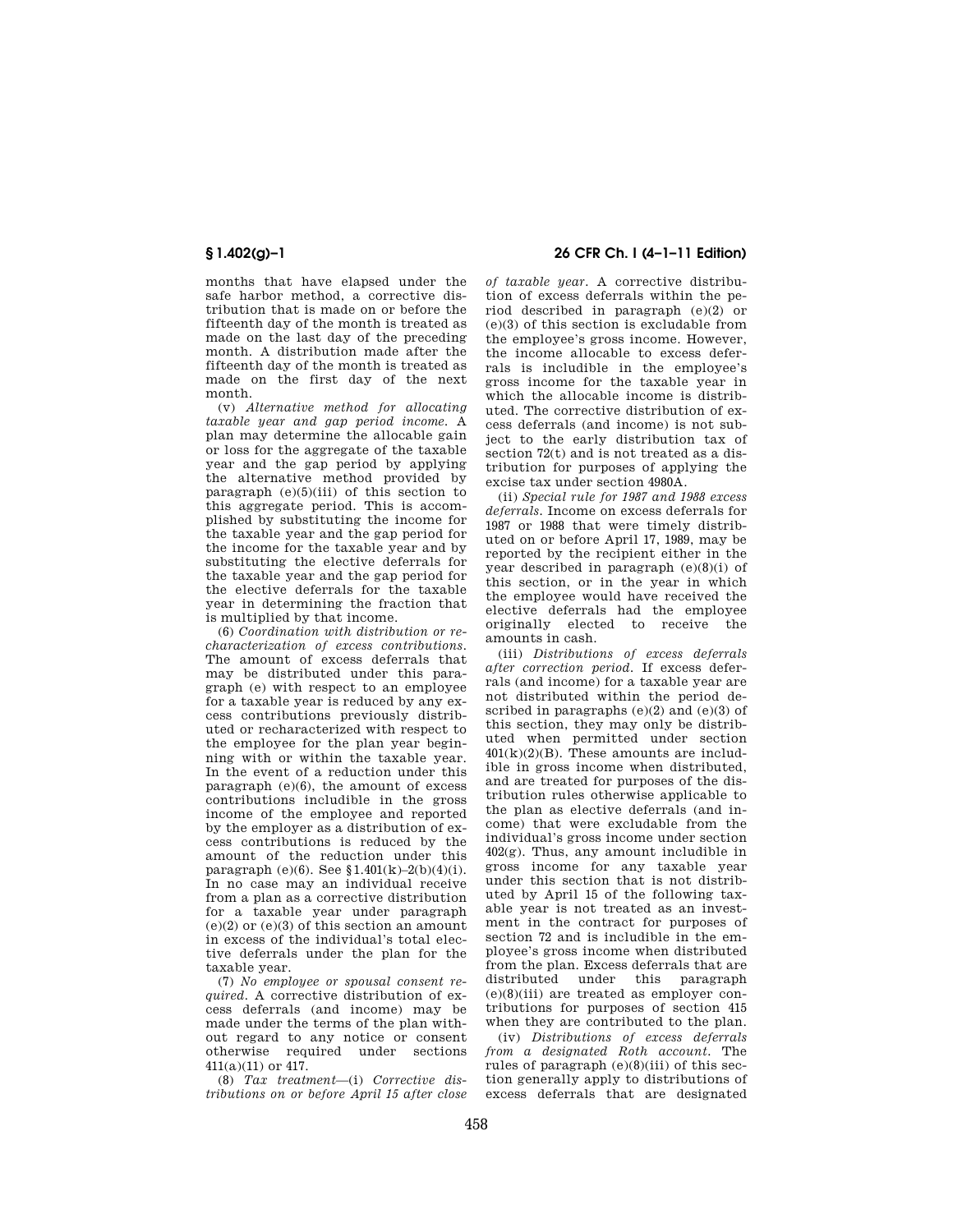### **Internal Revenue Service, Treasury § 1.402(g)–1**

Roth contributions and the attributable income. Thus, if a designated Roth account described in section 402A includes any excess deferrals, any distribution of amounts attributable to those excess deferrals are includible in gross income (without adjustment for any return of investment in the contract under section 72(e)(8)). In addition, such distributions cannot be qualified distributions described in section 402A(d)(2) and are not eligible rollover distributions within the meaning of section 402(c)(4). For this purpose, if a designated Roth account includes any excess deferrals, any distributions from the account are treated as attributable to those excess deferrals until the total amount distributed from the designated Roth account equals the total of such deferrals and attributable income.

(9) *No reduction of required minimum distribution.* A distribution of excess deferrals (and income) under paragraphs (e)(2) and (e)(3) of this section is not treated as a distribution for purposes of determining whether the plan meets the minimum distribution requirements of section 401(a)(9).

(10) *Partial correction.* Any distribution under paragraphs  $(e)(2)$  or  $(e)(3)$  of this section of less than the entire amount of excess deferrals (and income) is treated as a pro rata distribution of excess deferrals and income.

(11) *Examples.* The provisions of this paragraph are illustrated by the following examples. Assume in *Examples 1*  and *2* that there is no income or loss allocable to the elective deferrals.

*Example 1.* Employee A is a 60-year old highly compensated employee who participates in Employer M's cash or deferred arrangement. During the period of January through September of 1988, A contributed \$7,000 to the arrangement in elective deferrals. During the same period A also contributed \$813 in elective deferrals under a plan of an unrelated employer. In December of 1988, A made a withdrawal of \$1,000 from Employer M's plan but did not designate this as a withdrawal of an excess deferral. In January of 1989, A notifies Employer M of an excess deferral, specifying a distribution of \$500 for 1988. To correct the excess deferrals, A must receive this additional \$500 even though A has already withdrawn \$1,000 for 1988. A may exclude from income in 1988 only \$7,313. However, if the \$500 is distributed by April 25, 1989, the distribution is excludable

from A's gross income in 1989. Even if A withdraws the \$500, M must take into account the entire \$7,000 in computing A's actual deferral percentage for 1988.

*Example 2.* (i) Corporation X maintains a cash or deferred arrangement. The plan year is the calendar year. For plan year 1989, all 10 of X's employees are eligible to participate in the plan. The employees' compensation, contributions, and actual deferral ratios are shown in the following table:

| Employee | Compensation | Contribution | Actual<br>deferral<br>ratio (per-<br>cent) |
|----------|--------------|--------------|--------------------------------------------|
| А        | \$140,000    | \$7,000      | 5.0                                        |
| в        | 70.000       | 7.000        | 10.0                                       |
| C        | 70.000       | 7.000        | 10.0                                       |
| D        | 45.000       | 2.250        | 5.0                                        |
| F        | 40.000       | 4.000        | 10.0                                       |
| F        | 35,000       | 1.750        | 5.0                                        |
| G        | 35.000       | 350          | 1.0                                        |
| н        | 30.000       | 3.000        | 10.0                                       |
|          | 17.500       | O            |                                            |
|          | 17.500       | Ω            | 0.0                                        |

(ii) Employees A, B, and C are highly compensated employees within the meaning of section  $414(a)$ . Employees D, E, F, G, H, I, and J are nonhighly compensated employees. The actual deferral percentages for the highly compensated employees and nonhighly compensated employees are 8.33 percent and 4.43 percent, respectively. These percentages do not satisfy the requirements of section  $401(k)(3)(A)(ii)$ . The actual deferral percentage for the highly compensated employees may not exceed 6.43 percent.

(iii) The plan reduces the actual deferral ratios of B and C to 7.14 percent by distributing  $$2,002$   $($7,000-.0714×$70,000)$  to each in January 1990. Section  $401(k)(3)(A)(ii)$  is therefore satisfied.

(iv) In February 1990, B notifies X that B made elective deferrals of \$2,000 under a qualified cash or deferred arrangement maintained by an unrelated employer in 1989, and requests distribution of \$2,000 from X's plan. However, since B has already received a distribution of \$2,002 to meet the ADP test, no additional amounts are required or are permitted to be distributed as excess deferrals by this plan, and the prior distribution of excess contributions has corrected the excess deferrals. But X must report \$2,000 as a distribution of an excess deferral and \$2 as a distribution of an excess contribution.

*Example 3.* Employee T has excess deferrals of \$1,000. The income attributable to excess deferrals is \$100. T properly notifies the employer, and requests a distribution of the excess deferral (and income) on February 1. The plan distributes \$1,000 to T by April 15. Because the plan did not distribute any additional amount as income, \$909 is treated as a distribution of excess deferrals, and \$91 is treated as a distribution of earnings. With